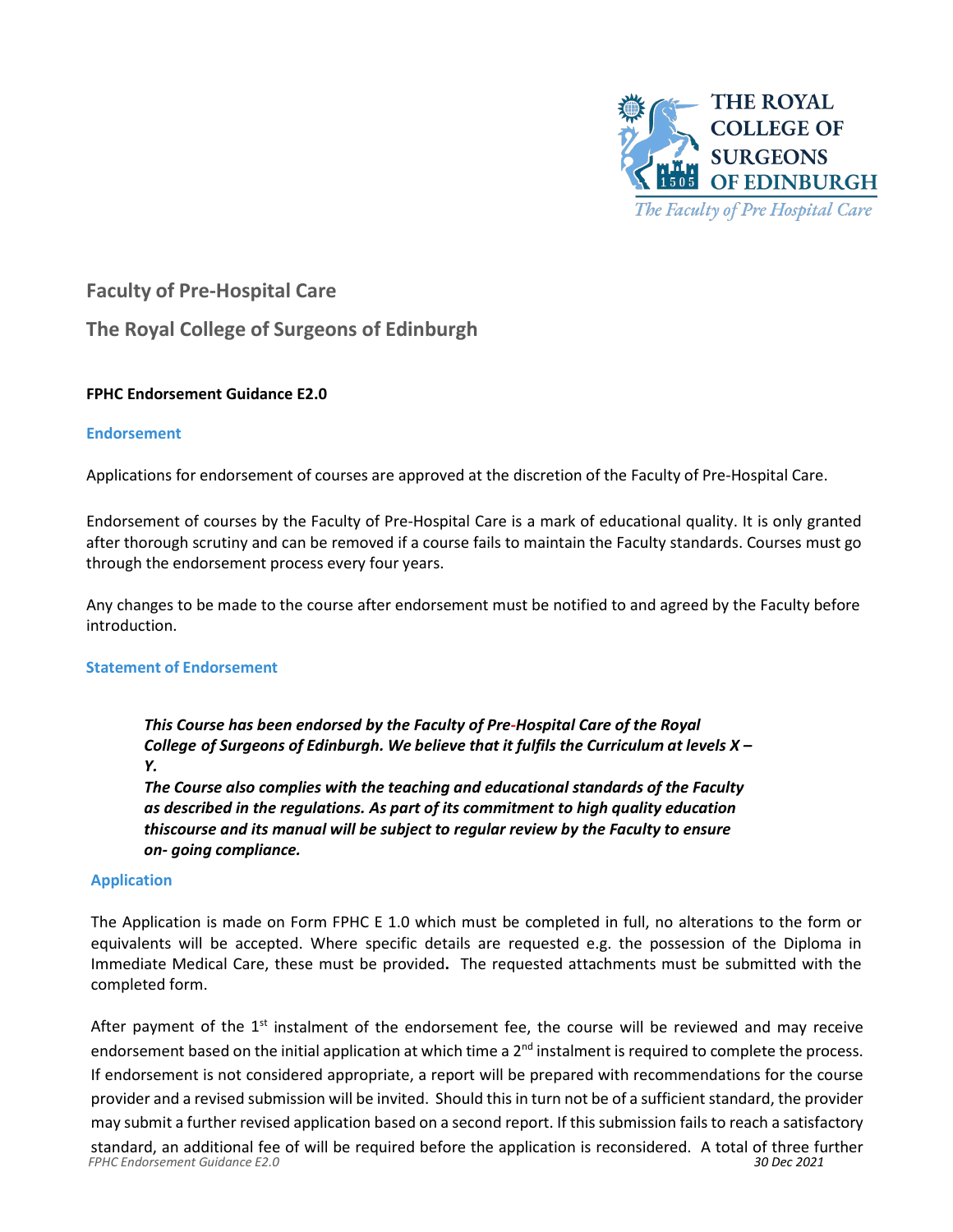reviews (i.e. the initial application and five other reviews) will be allowed. If all of these are unsuccessful, no further applications for this course from this provider will be considered and endorsement will not be possible. Course providers should be aware that the endorsement process is rigorous and may take several months to complete*.*

Every course endorsed by the Faculty will be reviewed every four years for which a fee will be payable. This process will include a resubmission of all the relevant course materials and a visit by a Faculty assessor to the course. The Faculty will work with the provider to address any issues raised, but reserves the right to withdraw endorsement in the event of non-compliance with the review process or if areas of significant concern are raised and remain unaddressed. Withdrawal of endorsement will be notified in writing and announced on the Faculty website.

Details of all current fees and instalments for endorsement and re-endorsement are on the FPHC website.

## **Application for endorsement implies acceptance of these conditions.**

Please visit: [https://www.rcsed.ac.uk/exams](about:blank) for information regarding the Diploma in Immediate Medical Care Exam which is run by the RCSEd.

## **Manual**

The Faculty produces a Manual of Core Material which you may choose to use. However, if you have produced your own Manual it must be submitted for evaluation with your application.

## **Educational Guidance**

**Certificate:** Certificates will bear the Faculty of Pre-Hospital Care Logo and the following words: *"Content and delivery of the Pre-Hospital Emergency Care Course was in accordance with the standards endorsed by The Faculty of Pre-Hospital Care, Royal College of Surgeons of Edinburgh"*

**Use of the Logo:** If the Course is Endorsed, you will be sent an electronic version of the logo which must not be edited in any way. The logo must only be used in conjunction with the Endorsed Course. It must not be used in a way which implies the organisation running the Course is endorsed by the Faculty or the College.

#### **Fees:**

In addition to endorsing the course, the Faculty can certificate and provide core material manuals as required. These services are payable on a per person, per course basis as follows:

FPHC Generic Core Material manual: *Foundation Material for Immediate Care*

- Hard Copy £29 each
- eCopy £29 each

## **Certificates**

- Non profit-making organisation £10 per certificate
- Profit-making organisation £40 per certificate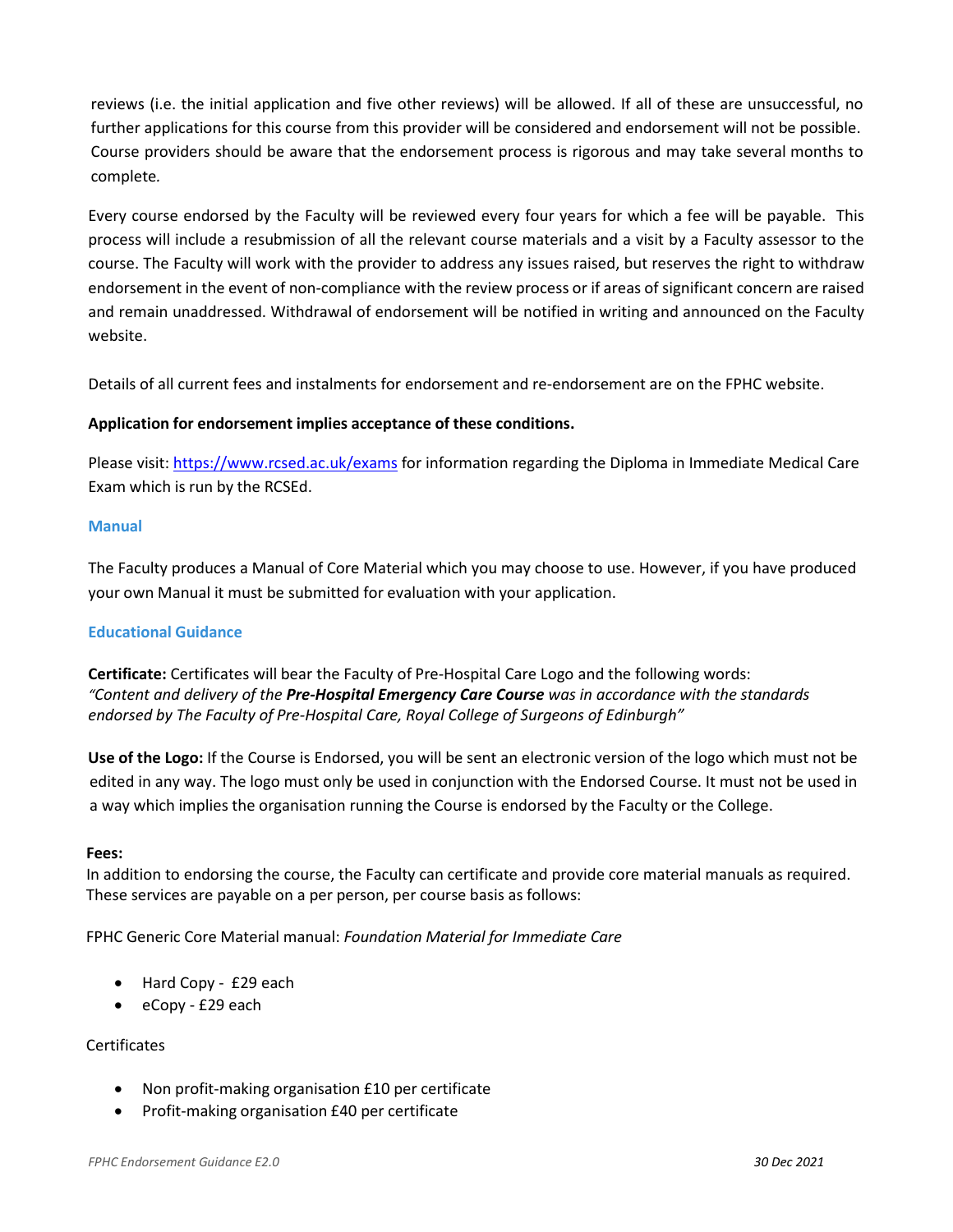Please complete the form electronically or if using ink in block capitals. Please mark as 'not applicable' any areas that do not apply, rather than leaving them blank. If there is insufficient space on the form to record anyof your responses, please continue on a separate sheet.

#### **Proposer/Convener details**

If you are the course proposer and the course convener, please record your name in both boxes. If you are the course proposer and have yet to allocate a course convener, please record "to be confirmed" for "Course Convener".

\* Previous RCSEd courses: Please note details of any courses with which the convener has previously been involved, highlighting those where he/she acted as convener.

Convener: This person plays a key role in the clinical governance of the course. The role includes oversight of overall quality assurance, including the faculty (to include their recruitment and standards), teaching (to include equipment, materials and methods) and course assessments. They will ensure that the course contents remain current, mapping to the Faculty's Core Materials and consensus statements as appropriate.

**N.B**. all courses will need to identify a holder of DIMC/FIMC or equivalent as convener. If you are not able to identify such an individual in your organisation, then the FPHC office may be able to assist; please contact them at [fphc-endorsement@rcsed.ac.uk.](mailto:fphc-endorsement@rcsed.ac.uk)

#### **Course focus and rationale**

\* Course need: Please describe why your course is needed e.g. does it address a gap in the curriculum; are there other courses which are failing to meet the need; does this course offer a unique approach?

\* Course aim/s: Describe in broad terms the overarching educational aim of your course and how it addresses the need described above. This response should answer the question "Why was this course designed?"

\* Learning outcomes: Learning outcomes are key to effective course design as they provide the basis for the educational approach, assessment and the course evaluation. In addition, they often form the basis on which learners will select a course and if poorly written can impact negatively on satisfaction.

Learning outcomes focus on the intended changes in the learner as a result of participating in the course and should describe what participants will be able to do as a result of having taken part in the course. The following example and characteristics illustrate a standard approach to describing learning outcomes:

**Example:** "On completion of the course, participants will be able to apply a Kendrick Traction Device."

Characteristics:

- future-focused e.g. "On completion of this course, participants will be able to…"
- includes a verb (perform, replace, identify, design etc..) describing what the learner should be able to do e.g. "measure and apply"
- describes what the learner is acting on e.g. "a Kendrick Traction Device"
- indicates the conditions required "in the classroom/simulated scenario"